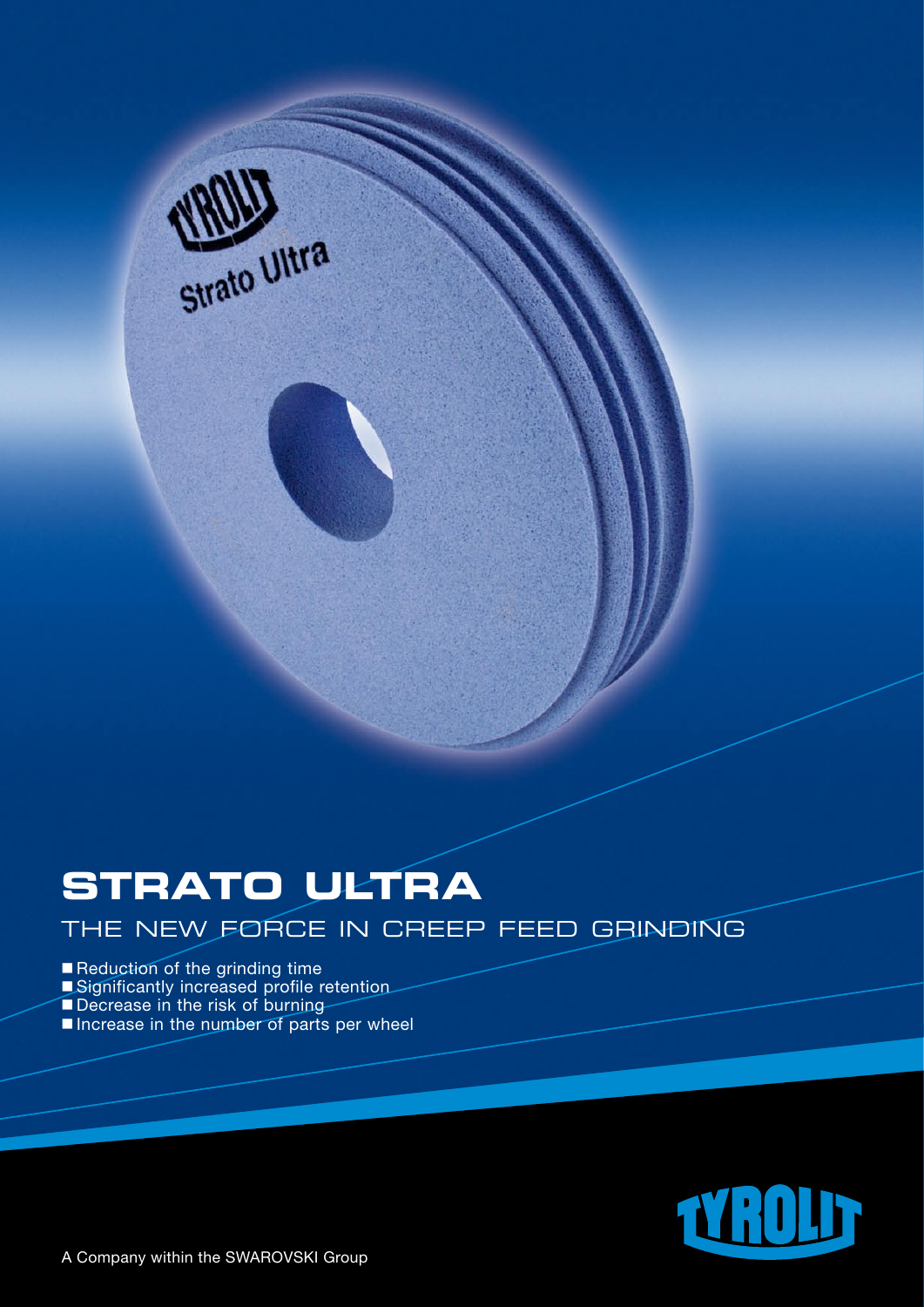# **STRATO ULTRA**  HIGHLY POROUS GRINDING WHEELS FOR CREEP FEED GRINDING

The development of high strength bond systems is of great importance at TYROLIT. To meet the high demands of todays creep feed market, the bond matrix needs a high level of adhesion to the abrasive grain in order to withstand the high dynamic loads encountered during an optimized grinding process.

The goal is to hold the abrasive grain in the bond matrix for as long as possible, so the grain is utilized fully before it breaks out of the bond. This requirement was been successfully met with the development of the new **STRATO ULTRA** bond system.

The result was higher metal removal rates and significantly improved profile retention while avoiding grinding burns. In creep feed grinding in particular, highly porous bond systems are required due to the large arc of contact, and high material removal rates. The larger the pore space, the greater the capacity the wheel has for transporting coolant and grinding chips.



The SEM image shows the pore spaces, bond bridges and embedded abrasive grains of a STRATO ULTRA wheel



For example, in the turbine industry this innovative bond matrix in combination with a new type of firing process, allows for substitution of expensive special fused AlOx grain through the use of standard AlOx grain types, without any loss of wheel performance.

The main fields of application are in the creep feed grinding of aerospace and turbine industry components, and in the "general" creep feed grinding of steels in a variety of other industrial sectors.

#### **Available dimensions**

| Diameter | 300 to 610 mm           |
|----------|-------------------------|
| Width    | 10 to 250 mm            |
| Hole     | <b>Machine-specific</b> |







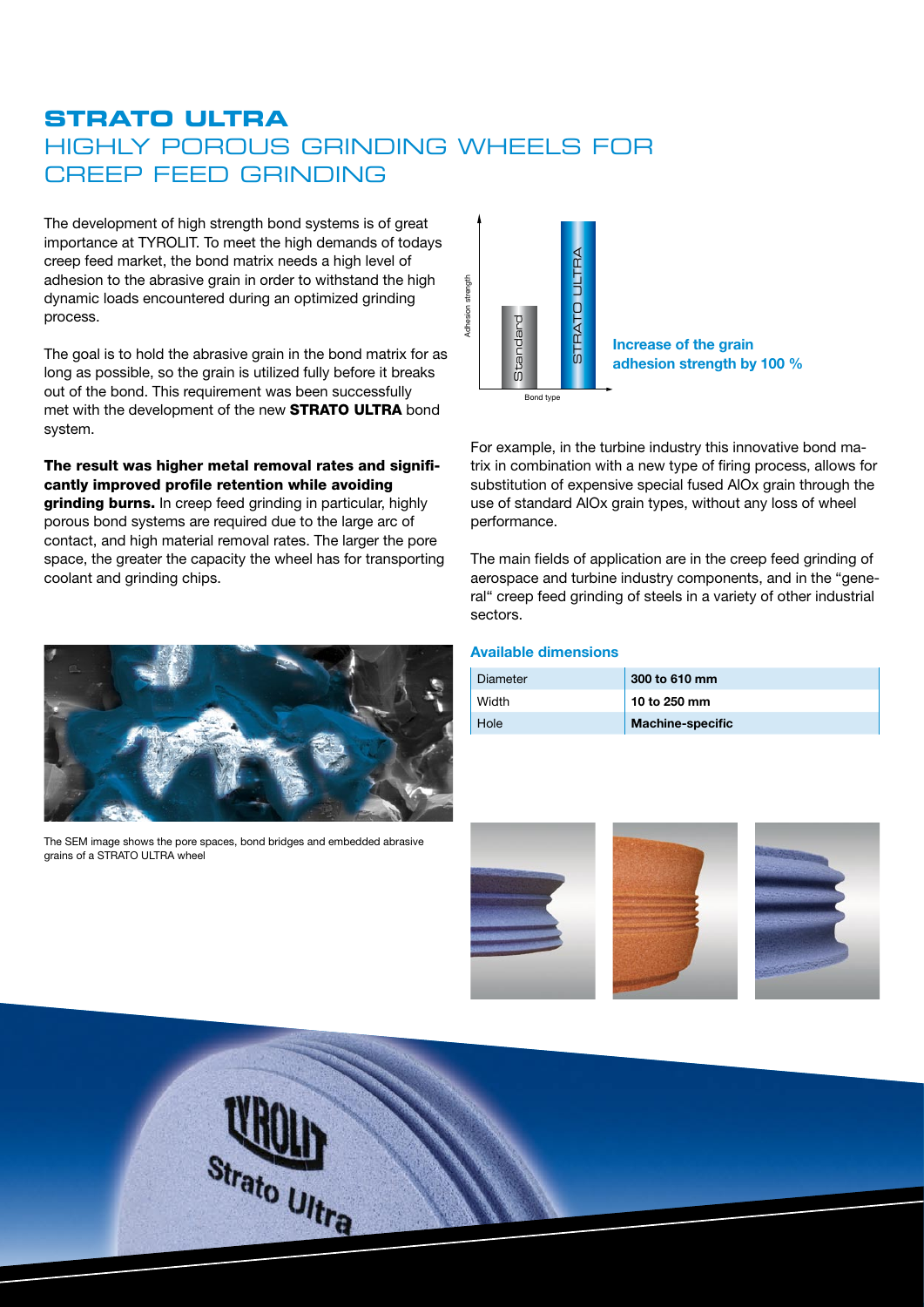## **STRATO DIAMOND ROLLER DRESSERS** THE COMPLETE SYSTEM SOLUTION FROM TYROLIT

Profile roller dressers for dressing of highly porous STRATO ULTRA wheels, specially designed for the customer requirements.

We produce high-precision profile roller dressers for all machine types. The rolls can be used for all types of creep feed grinding processes, both with or without CD (Continuous Dressing) while making customer advantages the top priority.

Profile roller dressers are tool-specific but multiple profiles can also be placed on a single roller dresser (multi-profile rollers).







#### **The advantages of dressing with profile roller dressers:**

- Reduction of dressing costs per piece
- Higher level of machine utilization
- $\blacksquare$  Consistent production with low scrap rates
- $\blacksquare$  Fast transfer of complex profiles onto the grinding wheel

Thanks to a new type of high-precision manufacturing, TYROLIT has succeeded in reducing the reworking of the roller dresser profiles to a minimum. This allows for the best possible utilization of the grinding wheel on the machine, and optimal tool life values for the roller dressers.

Either you provide us with a finished drawing of the dresser roller to be produced, or our design team designs the dresser roller according to your requirements based on a component drawing.

In combination with the technical process know-how of our application engineers, we offer you the option of obtaining the entire grinding and dressing process from the market leader in the turbine industry.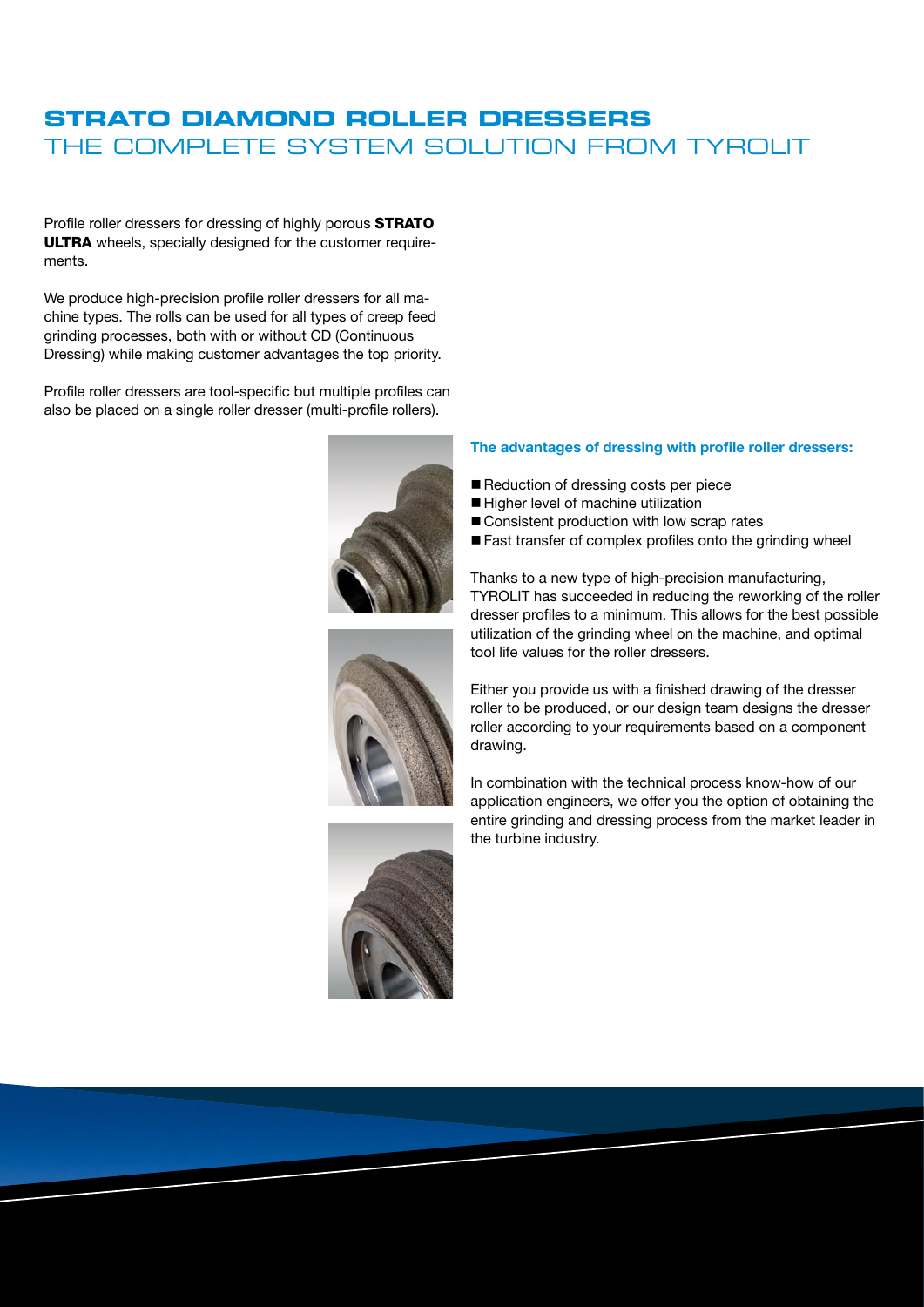# **SUCCESS STORIES**

#### **NGV contact area**

| Customer                  | <b>Aviation industry</b>                                                                                                                                                                           |
|---------------------------|----------------------------------------------------------------------------------------------------------------------------------------------------------------------------------------------------|
| Material                  | <b>Nickel Alloy</b>                                                                                                                                                                                |
| Machine                   | <b>ELB CAM-Master</b>                                                                                                                                                                              |
| Dressing                  | CD                                                                                                                                                                                                 |
| Wheel speed               | 15 - 50 m/s depending on process step                                                                                                                                                              |
| Table speed               | 1000 - 4000 mm/min                                                                                                                                                                                 |
| Cooling lubricant         | <b>Emulsion</b>                                                                                                                                                                                    |
| Competition wheel         | <b>St. Gobain Altos</b>                                                                                                                                                                            |
| Parts / wheel competition | 160                                                                                                                                                                                                |
| STRATO ULTRA              | SU33A802HH11VB01                                                                                                                                                                                   |
| Parts / wheel TYROLIT     | 200                                                                                                                                                                                                |
| Dimensions                | 450x80x203,2                                                                                                                                                                                       |
| Results                   | • Capacity increase by 30%<br>• Process cost savings of $\epsilon$ 150,000 for<br>20,000 parts /a<br>Note: Roller dresser has at least 4x<br>longer tool life<br>• Avoidance of burn-related scrap |
| Measure                   | • Optimization of the grinding & dressing<br>parameters<br>• Use of STRATO ULTRA                                                                                                                   |

## **Nozzle guide vane – fir-tree profile**

| Customer                  | <b>Stationary turbines</b>                                              |
|---------------------------|-------------------------------------------------------------------------|
| Material                  | <b>Nickel Alloy</b>                                                     |
| Machine                   | <b>Blohm Profimat</b>                                                   |
| Dressing                  | CD                                                                      |
| Wheel speed               | 12 - 35 m/s depending on process step                                   |
| Table speed               | 180 - 2000 mm/min                                                       |
| Cooling lubricant         | <b>Emulsion</b>                                                         |
| Competition wheel         | <b>ELBE</b>                                                             |
| Parts / wheel competition | 9                                                                       |
| STRATO ULTRA              | SU33A542GG12VB01                                                        |
| Parts / wheel TYROLIT     | 10                                                                      |
| Dimensions                | 550x120x203,2                                                           |
| Results                   | • Reduction of process steps from                                       |
|                           | 14 to 11                                                                |
|                           | • Reduction of the grinding time by 210%<br>• Capacity increase by 100% |
|                           | • Process costs savings of $\epsilon$ 88,000 for                        |
|                           | 2,475 parts /a                                                          |
|                           | • Avoidance of burn-related scrap                                       |
| Measure                   | • Optimization of the grinding & dressing<br>parameters                 |
|                           | • Use of STRATO ULTRA                                                   |

## **Gear profile – steering gear rack**

| Customer          | <b>Automotive industry</b>                              |
|-------------------|---------------------------------------------------------|
| Material          | Steel (VAM-G10 400MX-BR01)                              |
| Hardness          | Soft                                                    |
| Machine           | Mägerle MFP                                             |
| Dressing          | 1 x per cut                                             |
| Wheel speed       | $35 \text{ m/s}$                                        |
| Table speed       | 200 - 240 mm/min adaptiv                                |
| Cooling lubricant | <b>Emulsion</b>                                         |
| Competition wheel | Winterthur                                              |
| STRATO ULTRA      | SU35A60HH10VO1                                          |
| Dimensions        | 500x200x203,2                                           |
| Results           | • Initial equipment of the machine                      |
|                   | • Avoidance of burn-related scrap                       |
| Measure           | • Optimization of the grinding & dressing<br>parameters |
|                   | • Use of STRATO ULTRA                                   |

## **Various system plates – shear comb plate**

| <b>Blade industry</b>                       |
|---------------------------------------------|
| 100Cr6                                      |
| 58 - 60 HRC                                 |
| Mägerle MGC                                 |
| 1 x per table charge = $8$ parts            |
| $22 \text{ m/s}$                            |
| $230$ mm/min                                |
| Emulsion                                    |
| <b>St. Gobain Altos</b>                     |
| SU33A100HH11VB01                            |
| 500x93,5x203,2                              |
| • Process cost savings of $\epsilon$ 38.100 |
| • Avoidance of burn-related scrap           |
| • Optimization of the grinding & dressing   |
| parameters                                  |
| • Use of STRATO ULTRA                       |
|                                             |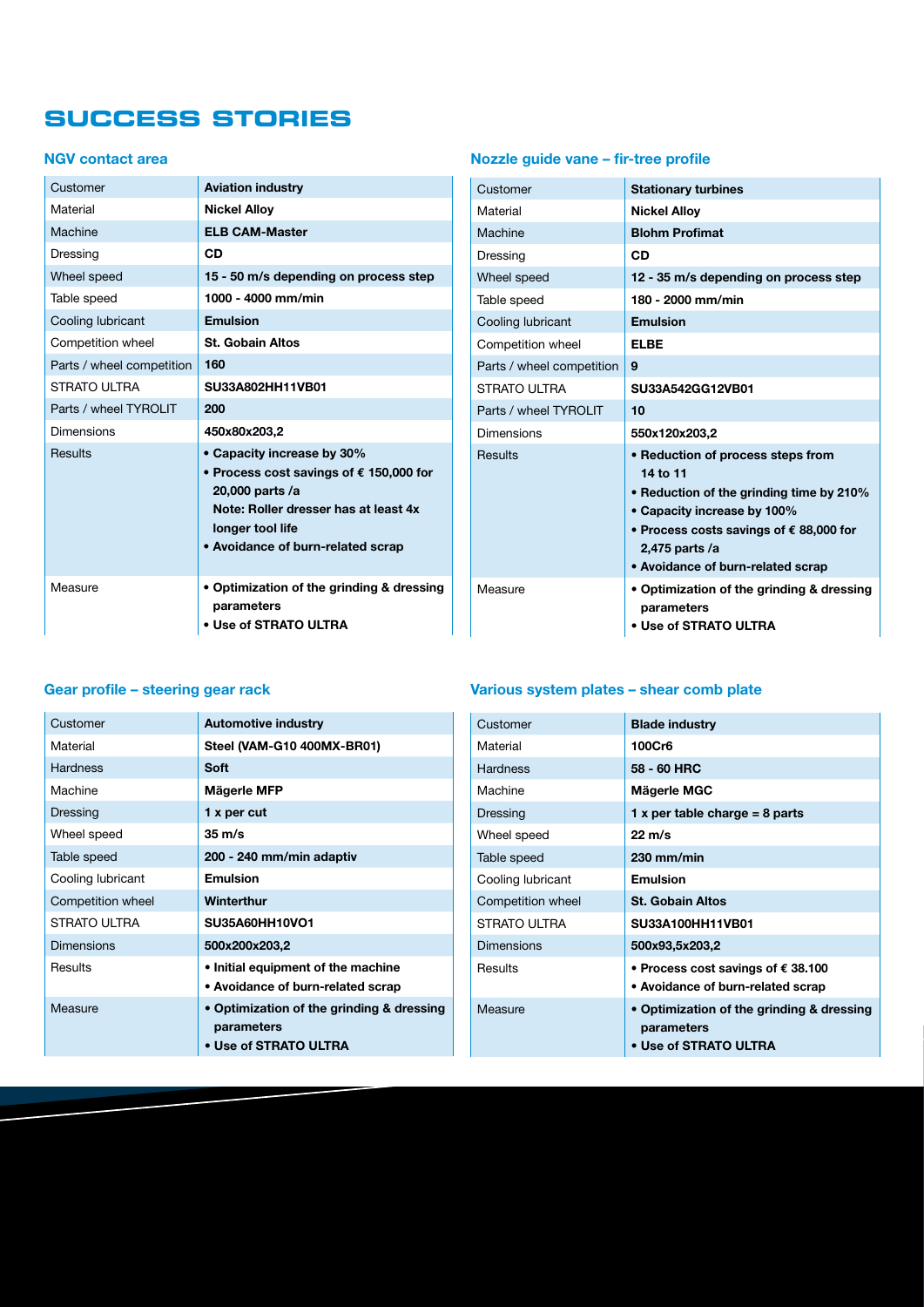# TYPICAL **PART APPLICATIONS**



Turbine rotor blade Fir-tree profile



Turbine nozzle guide vane Radial profile



Turbine rotor blade Root platform



Turbine rotor blade Z-profile



Saw blade Tooth profile



Guide rail **Track** 



Thread profile Gear profile



Key groove

# **ADVANTAGES** OF STRATO ULTRA

#### **Product advantages**

- **n** Optimal profile retention
- Minimum thermal load on the part (no grinding burns)
- Low radial wear
- **n** Low roller dresser wear

#### **Application advantages**

- Reduced dressing amounts allow for more parts per wheel
- $\blacksquare$  High infeed rates possible
- $\blacksquare$  High efficiency / productivity
- $\blacksquare$  Approved to 63 m/s